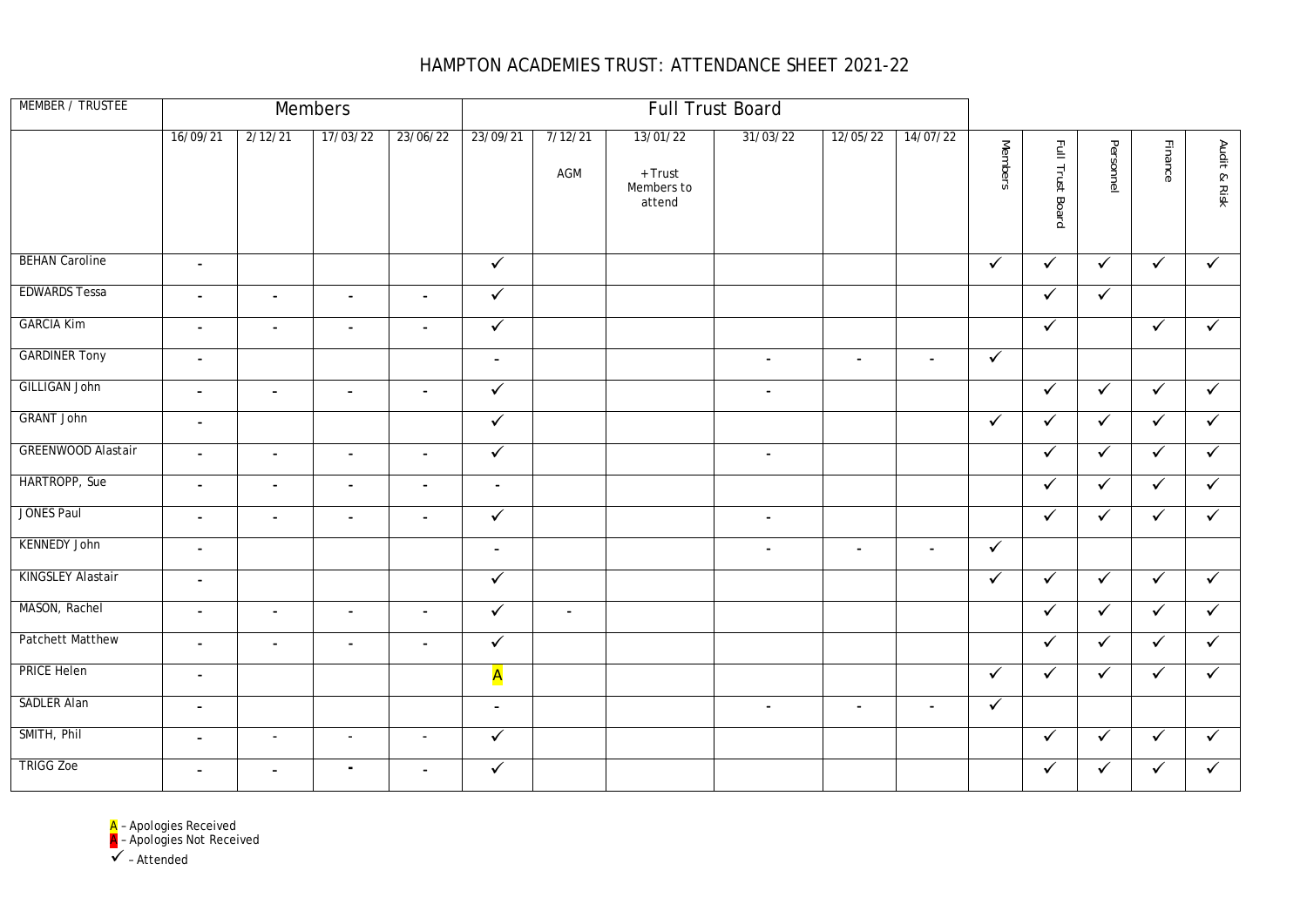## HAMPTON ACADEMIES TRUST: ATTENDANCE SHEET 2021-22

| WATERS. |  |  |  |  |  |  |  |  |
|---------|--|--|--|--|--|--|--|--|

| MEMBER / TRUSTEE          |                          |                | Personnel      |                |                          |                             |                          | Finance / Audit & Risk   |                          |                          |                |                  |              |              |              |
|---------------------------|--------------------------|----------------|----------------|----------------|--------------------------|-----------------------------|--------------------------|--------------------------|--------------------------|--------------------------|----------------|------------------|--------------|--------------|--------------|
|                           | 14/10/21                 | 18/11/21       | 03/03/22       | 16/05/22       | 04/10/21                 | 09/11/21<br>Audit &<br>Risk | 24/02/22                 | 12/05/22                 | 07/07/22                 |                          | <b>Members</b> | Full Trust Board | Personnel    | Finance      | Audit        |
| <b>BEHAN Caroline</b>     | A                        | $\checkmark$   |                |                | $\checkmark$             | $\checkmark$                |                          |                          |                          |                          | $\checkmark$   | $\checkmark$     | $\checkmark$ | $\checkmark$ | $\checkmark$ |
| <b>EDWARDS Tessa</b>      | $\checkmark$             | A              |                |                | $\overline{\phantom{a}}$ | $\overline{\phantom{a}}$    | $\overline{\phantom{0}}$ | $\sim$                   | $\overline{\phantom{a}}$ | $\blacksquare$           |                | $\checkmark$     | $\checkmark$ |              |              |
| <b>GARCIA Kim</b>         | $\sim$                   | $\blacksquare$ | $\sim$         | $\blacksquare$ | $\checkmark$             | $\checkmark$                |                          |                          |                          |                          |                | $\checkmark$     |              | $\checkmark$ | $\checkmark$ |
| <b>GARDINER Tony</b>      | $\blacksquare$           | $\blacksquare$ | $\blacksquare$ | $\blacksquare$ | $\overline{\phantom{a}}$ | $\sim$                      | $\sim$                   | $\overline{\phantom{a}}$ | $\sim$                   | $\overline{\phantom{a}}$ | $\checkmark$   |                  |              |              |              |
| <b>GILLIGAN John</b>      | $\checkmark$             | $\checkmark$   |                |                | $\checkmark$             | $\checkmark$                |                          |                          |                          |                          |                | $\checkmark$     | $\checkmark$ | $\checkmark$ | $\checkmark$ |
| <b>GRANT John</b>         | $\sqrt{}$                | $\checkmark$   |                |                | $\checkmark$             | $\sqrt{}$                   |                          |                          |                          |                          | $\checkmark$   | $\checkmark$     | $\checkmark$ | $\checkmark$ | $\checkmark$ |
| <b>GREENWOOD Alastair</b> | $\checkmark$             | $\checkmark$   |                |                | $\checkmark$             | $\checkmark$                |                          |                          |                          |                          |                | $\checkmark$     | $\checkmark$ | $\checkmark$ | $\checkmark$ |
| HARTROPP, Sue             | $\checkmark$             | $\checkmark$   |                |                | $\checkmark$             | $\checkmark$                | $\overline{\phantom{0}}$ |                          |                          |                          |                | $\checkmark$     | $\checkmark$ | $\checkmark$ | $\checkmark$ |
| <b>JONES Paul</b>         | $\sqrt{}$                | $\checkmark$   |                |                | $\checkmark$             | $\blacktriangledown$        |                          |                          |                          |                          |                | $\checkmark$     | $\checkmark$ | $\checkmark$ | $\checkmark$ |
| <b>KENNEDY John</b>       | $\blacksquare$           | $\blacksquare$ | $\sim$         | $\blacksquare$ | $\overline{\phantom{a}}$ | $\overline{\phantom{a}}$    | $\overline{\phantom{a}}$ | $\overline{\phantom{a}}$ | $\blacksquare$           | $\blacksquare$           | $\checkmark$   |                  |              |              |              |
| KINGSLEY Alastair         | $\checkmark$             | $\checkmark$   |                |                | $\checkmark$             | $\checkmark$                |                          |                          |                          |                          | $\checkmark$   | $\checkmark$     | $\checkmark$ | $\checkmark$ | $\checkmark$ |
| MASON, Rachel             | $\checkmark$             | $\checkmark$   |                |                | $\checkmark$             | A                           | $\sim$                   |                          |                          |                          |                | $\checkmark$     | $\checkmark$ | $\checkmark$ | $\checkmark$ |
| <b>Patchett Matthew</b>   | $\checkmark$             | $\checkmark$   |                |                | $\checkmark$             | A                           |                          |                          |                          |                          |                | $\checkmark$     | $\checkmark$ | $\checkmark$ | $\checkmark$ |
| <b>PRICE Helen</b>        | $\checkmark$             | $\checkmark$   |                |                | $\checkmark$             | $\overline{\checkmark}$     |                          |                          |                          |                          | $\checkmark$   | $\checkmark$     | $\checkmark$ | $\checkmark$ | $\checkmark$ |
| <b>SADLER Alan</b>        | $\overline{\phantom{a}}$ | $\blacksquare$ | $\sim$         | $\blacksquare$ | $\overline{\phantom{a}}$ | $\overline{\phantom{a}}$    | $\overline{\phantom{a}}$ | $\overline{\phantom{a}}$ | $\blacksquare$           | $\blacksquare$           | $\checkmark$   |                  |              |              |              |